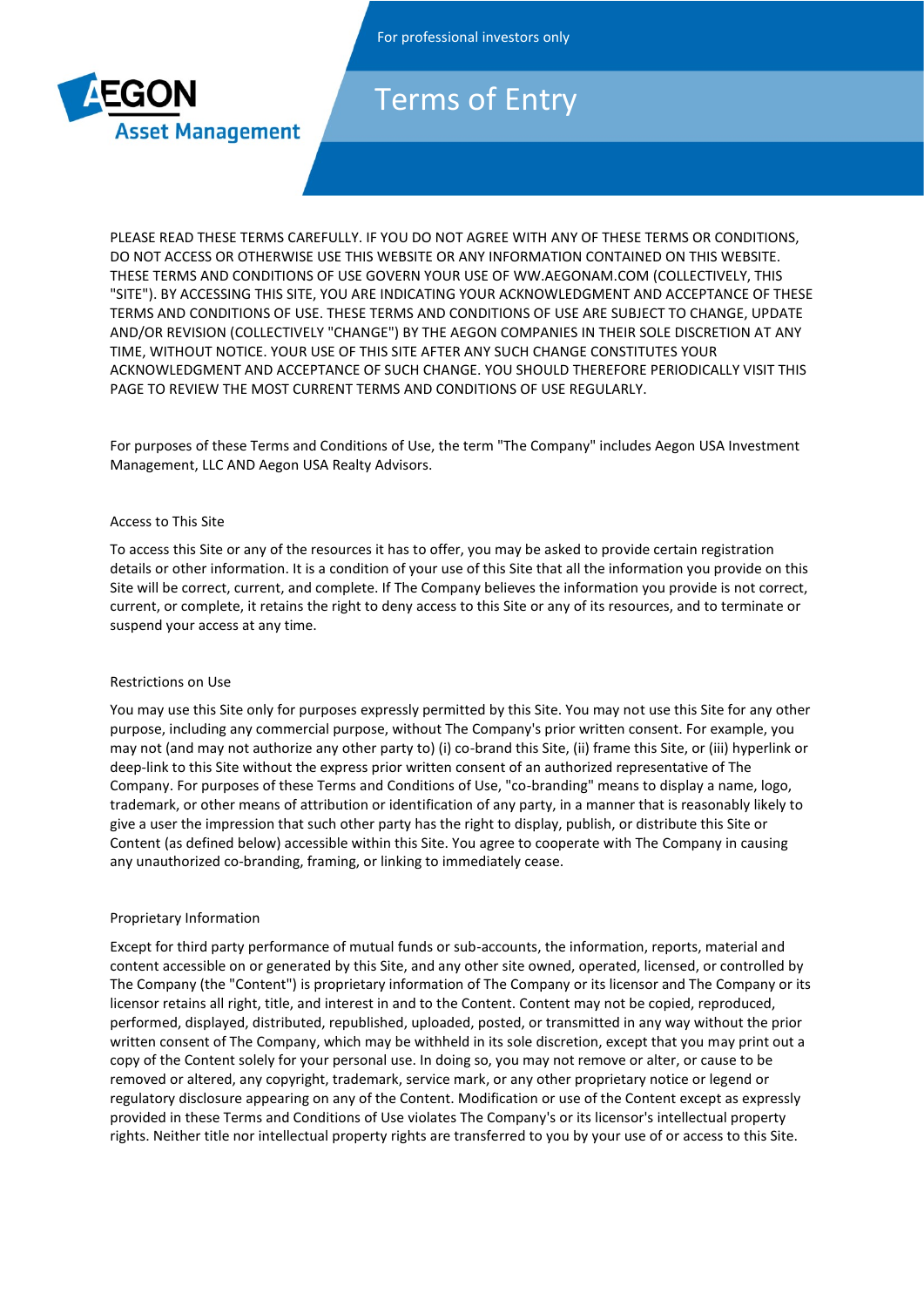

# Hyperlinks

The Company may provide hyperlinks to other sites ("Third Party Sites"). Third Party Sites are not maintained by, related to, or sponsored or affiliated by, The Company and are provided as a service and convenience to you. The Company has not reviewed Third Party Sites and is not responsible for their content. Third Party Sites are to be accessed at your own risk, and The Company makes no representations or warranties about the content, or the completeness, accuracy or security of Third Party Sites. A hyperlink to a service or site is not an endorsement of the service or site, its content, or its sponsoring organization. Furthermore, The Company is not liable for any direct or indirect computer system damage or other problems you may incur as a result of clicking on a link to any Third Party Site.

## What Information is Collected by this Site

In general, you can visit this Site while remaining anonymous by not providing any Personal Information (as defined by applicable law). In some cases, non-personal information may be automatically collected, such as your Internet browser, computer operating system, domain name of your Internet service provider, and/or the web site from which you linked to this Site. Personal Information about you (e.g., your name, address, telephone number, SSN, and/or e-mail address) will not be collected unless you provide it to us voluntarily. For example, The Company retains e-mail addresses of visitors who respond to this Site's e-mail forms, online forms, registration forms, and surveys and contest entries. The Company may also retain information about the frequency of Site visits, duration of each visit, and aggregate information on which Site pages you access. If you choose not to provide Personal Information, we may not be able to respond to a request, or an error message may be displayed on your browser. For more information please access The Company's web site privacy statement.

#### Cookies

The Company sends Site visitors cookies, web bugs or pixel tags (collectively, "Cookie"), each of which is a small data file sent by this Site to your browser and which may be stored on your hard drive. The Company's Cookie enables this Site to recognize you if you have previously utilized certain Site features. In addition, the Cookie may recall information so that you do not have to resubmit it, and also automatically updates Site information. If available, you may program your browser software to notify you of attempts to send cookies and/or you may decline to accept or delete them. Your declination of any Site Cookie may impair your ability to access or use certain functionality of this Site or require you to enter and re-enter information each time you visit this Site.

#### Submissions

You hereby grant to The Company the royalty-free, perpetual, irrevocable, worldwide, nonexclusive right and license to use, reproduce, modify, adapt, publish, translate, create derivative works from, distribute, perform, and display all content, remarks, suggestions, ideas, graphics, or other information communicated to The Company through this Site (collectively, the "Submission"), and to incorporate any Submission in other works in any form, media, or technology now known or later developed. The Company will not be required to treat any Submission as confidential, and may use any Submission in their businesses (including without limitation, for products or advertising) without incurring any liability for royalties or any other consideration of any kind, and will not incur any liability as a result of any similarities that may appear in future operations. The Company will treat any Personal Information that you submit through this Site in accordance with its web site privacy statement.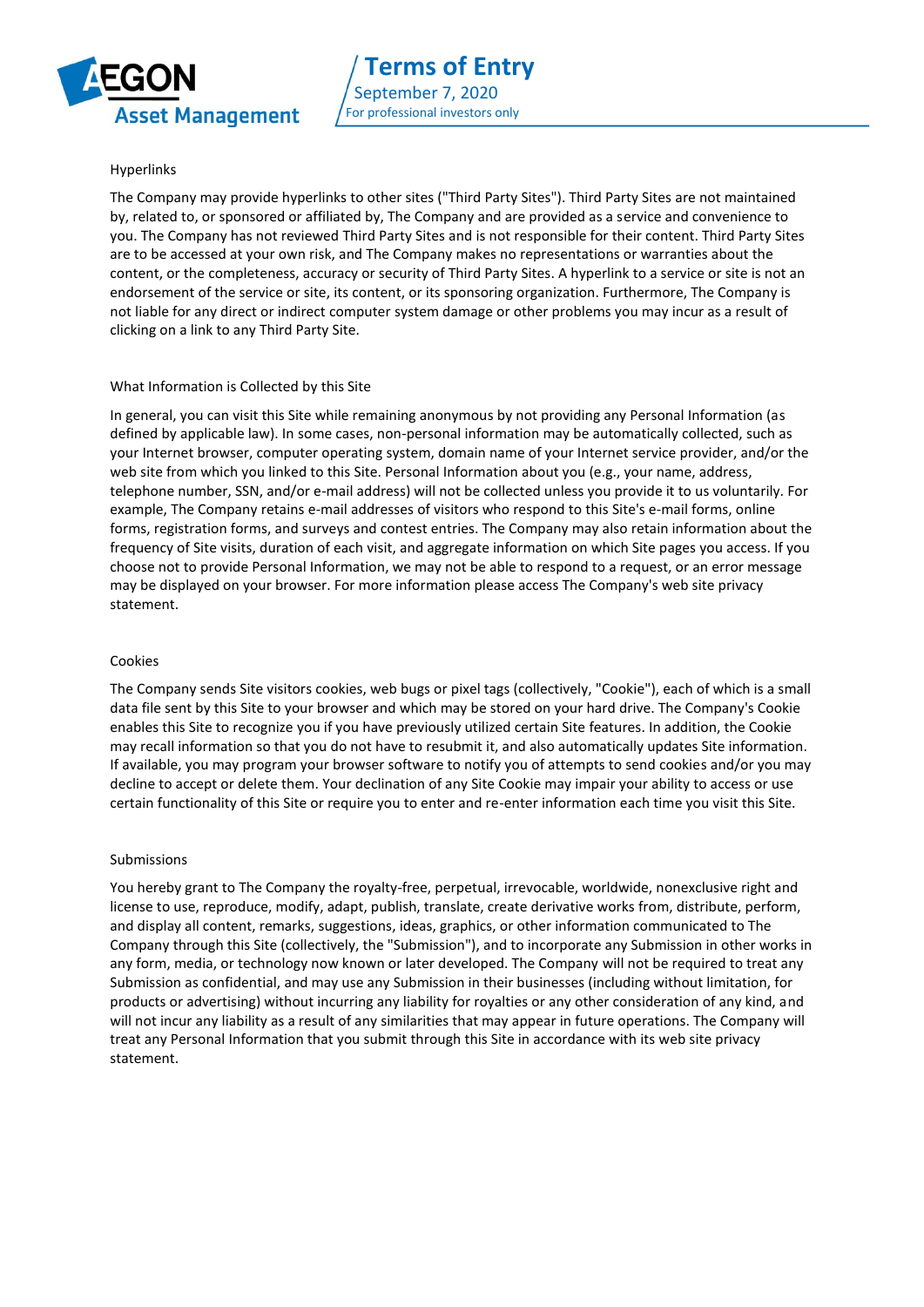

## Disclaimer

You understand that The Company cannot and does not guarantee or warrant that Content available for downloading from this Site or the Internet will be free of viruses, worms, Trojan Horses, or other malicious code that may manifest contaminating or destructive properties. You are responsible for implementing sufficient procedures and checkpoints to satisfy your particular requirements for accuracy of data input and output, and for maintaining a means external to this Site for the reconstruction of any lost data. The Company does not assume any responsibility or risk for your use of the Internet or this Site, nor does The Company assume any responsibility for any products or services or hypertext links to third parties or for any breach of security associated with your use of this Site or your transmission of sensitive information through this Site or any hyperlinked sites.

If you have agreed to the electronic delivery of documents or conduct business electronically with The Company, The Company may, at its discretion, make certain documents required by regulatory authorities, including but not limited to, the Securities and Exchange Commission (the SEC), Financial Industry Regulatory Authority (FINRA) or state departments of insurance, available for download or access electronically or via email (such documents may include quarterly or annual statements, prospectuses and confirmations) (collectively, the "Required Documents").

The Content, excluding the Required Documents, is not necessarily complete and up-to-date and should not be used to replace any written reports, statements, or notices provided by The Company. Account information, other than the Required Documents, available on this Site is not the official record of your account. Investors, borrowers, and other persons should use the Content in the same manner as any other informational medium and should not rely on the Content, excluding the Required Documents, to the exclusion of their own professional judgment. Information obtained by using this Site is not exhaustive and does not cover all issues, topics, or facts that may be relevant to your goals and objectives. Nothing on this Site should be construed as rendering tax, legal, investment, or accounting advice.

YOUR USE OF THIS SITE IS AT YOUR OWN RISK. THE CONTENT IS PROVIDED "AS IS" AND WITHOUT WARRANTIES OF ANY KIND, EITHER EXPRESSED OR IMPLIED. THE COMPANY DISCLAIMS ALL WARRANTIES, INCLUDING ANY IMPLIED WARRANTIES OF MERCHANTABILITY, FITNESS FOR A PARTICULAR PURPOSE, TITLE, SECURITY OR NONINFRINGEMENT. THE COMPANY DOES NOT WARRANT THAT THE FUNCTIONS OR CONTENT CONTAINED IN THIS SITE WILL BE UNINTERRUPTED OR ERROR-FREE, THAT DEFECTS, IF ANY, WILL BE CORRECTED, OR THAT THIS SITE OR THE SERVER THAT MAKES IT AVAILABLE ARE FREE OF VIRUSES, DISABLING DEVICES OR OTHER HARMFUL COMPONENTS. THE COMPANY DOES NOT WARRANT OR MAKE ANY REPRESENTATION REGARDING THE USE, OR THE RESULT OF USE, OF THE CONTENT IN TERMS OF CORRECTNESS, ACCURACY, RELIABILITY, OR OTHERWISE. THE CONTENT MAY INCLUDE TECHNICAL INACCURACIES OR TYPOGRAPHICAL ERRORS, AND THE COMPANY MAY MAKE CHANGES OR IMPROVEMENTS AT ANY TIME. YOU, AND NOT THE COMPANY, ASSUME THE ENTIRE COST OF ALL NECESSARY SERVICING, REPAIR OR CORRECTION IN THE EVENT OF ANY LOSS OR DAMAGE ARISING FROM THE USE OF THIS SITE OR ITS CONTENT. THE COMPANY ASSUMES NO LIABILITY OR RESPONSIBILITY FOR ERRORS OR OMISSIONS IN SUCH CONTENT.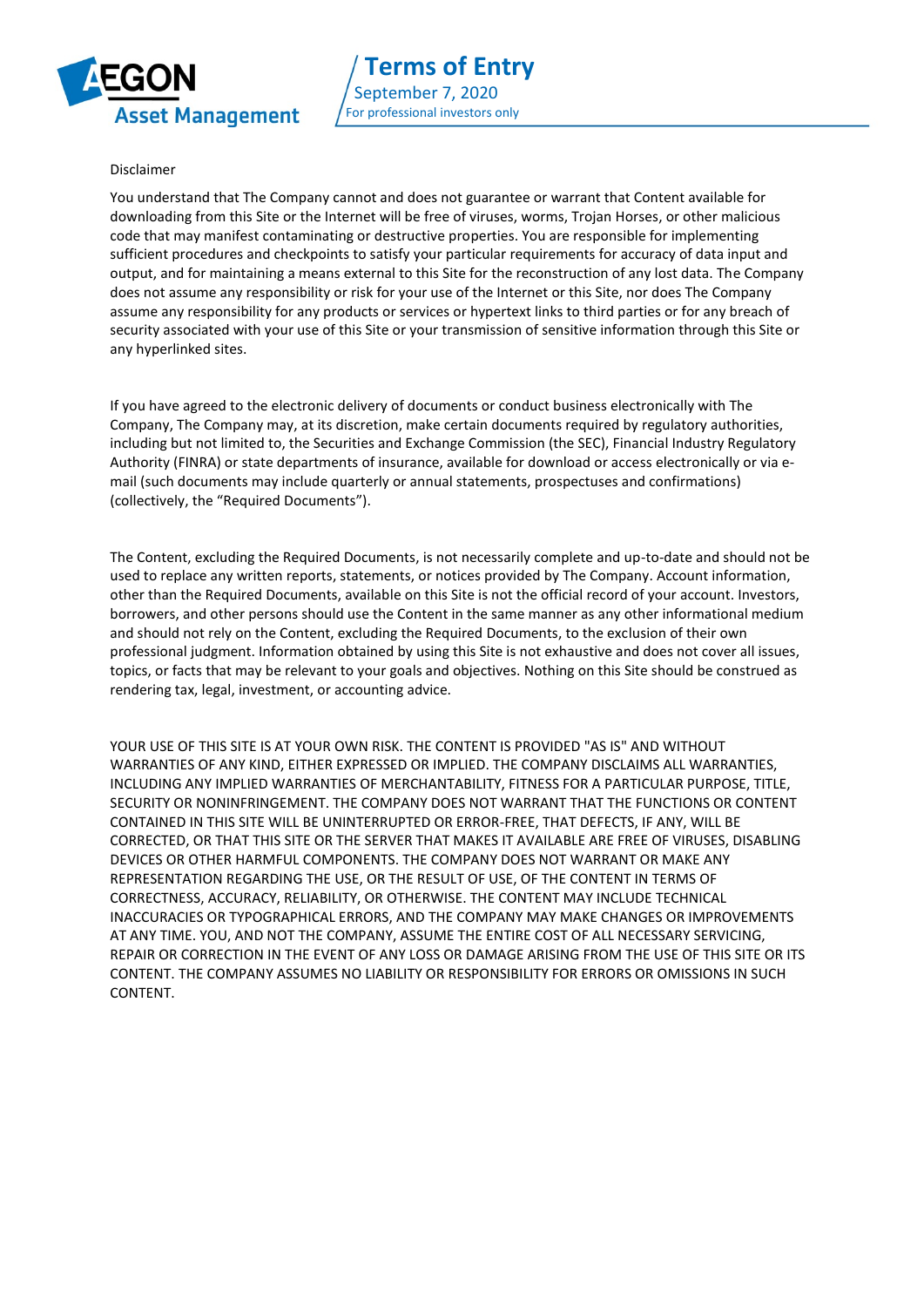

All of the information on this Site, whether historical in nature or forward-looking, speaks only as of the date the information is posted on this Site, and The Company does not undertake any obligation to update such information after it is posted or to remove such information from this Site if it is not, or is no longer, accurate or complete. All Content, together with information filed and furnished with the Securities and Exchange Commission and any oral information provided by The Company's executives that relates to The Company's future performance or financial results are considered forward-looking statements. These forward-looking statements involve uncertainties that could cause actual performance or results to materially differ, and users are cautioned not to place undue reliance on them. All forward-looking statements should be read in conjunction with the additional information about risks and uncertainties set forth in our Securities and Exchange Commission reports, including any annual report.

## Limitation of Liability

THE COMPANY, ITS SUBSIDIARIES, AFFILIATES, LICENSORS, SERVICE PROVIDERS, CONTENT PROVIDERS, EMPLOYEES, AGENTS, OFFICERS, AND DIRECTORS WILL NOT BE LIABLE FOR ANY ACTUAL, DIRECT, INDIRECT, INCIDENTAL, CONSEQUENTIAL, SPECIAL, EXEMPLARY, PUNITIVE OR OTHER DAMAGES, INCLUDING LOSS OF REVENUE OR INCOME, LOSS OF PRINCIPAL, PAIN AND SUFFERING, EMOTIONAL DISTRESS, OR SIMILAR DAMAGES THAT RESULT FROM THE USE OF, OR THE INABILITY TO USE, THE CONTENT ON THIS SITE, EVEN IF THE COMPANY OR A REPRESENTATIVE AUTHORIZED BY THE COMPANY HAS BEEN ADVISED OF THE POSSIBILITY OF SUCH DAMAGES. APPLICABLE LAW MAY NOT ALLOW THE LIMITATION OR EXCLUSION OF LIABILITY OR INCIDENTAL OR CONSEQUENTIAL DAMAGES, SO THE ABOVE LIMITATION OR EXCLUSION MAY NOT APPLY TO YOU. IN NO EVENT WILL THE COLLECTIVE LIABILITY OF THE COMPANY AND THEIR SUBSIDIARIES, AFFILIATES, LICENSORS, SERVICE PROVIDERS, CONTENT PROVIDERS, EMPLOYEES, AGENTS, OFFICERS, AND DIRECTORS TO ANY PARTY (REGARDLESS OF THE FORM OF ACTION, WHETHER IN CONTRACT, TORT, OR OTHERWISE) EXCEED THE LESSER OF \$100 OR THE AMOUNT YOU HAVE PAID FOR THE APPLICABLE CONTENT OR SERVICE OUT OF WHICH LIABILITY AROSE.

#### Indemnity

You will indemnify and hold The Company, its parents, subsidiaries, affiliates, licensors, content providers, service providers, employees, agents, officers, directors, and contractors (the "Indemnified Parties") harmless from any breach of these Terms and Conditions of Use by you, including any use of Content other than as expressly authorized in these Terms and Conditions of Use. You agree that the Indemnified Parties will have no liability in connection with any such breach or unauthorized use, and you agree to indemnify the Indemnified Parties against any and all resulting losses, damages, judgments, awards, costs, expenses, and attorneys' fees in connection therewith. You will also indemnify and hold the Indemnified Parties harmless from and against any claims brought by third parties arising out of or related to your use of the Content accessed from this Site.

#### Trademarks, Service Marks and Copyrights

The stylized Aegon logo is a federally registered trademark of Aegon N.V., and TRANSAMERICA, the Transamerica Pyramid building, and Transamerica Pyramid logo are federally registered trademarks of the Transamerica Corporation. Unless otherwise specifically noted images, trademarks, service marks, logos, and icons displayed on this Site are the property of The Company or its licensors and may not be used without The Company's prior written consent. The Company and its licensors retain all rights with respect to any of their respective trademarks, service marks, and logos appearing on this Site. Any unauthorized use of the images may violate copyright, trademark, privacy and publicity laws and regulations.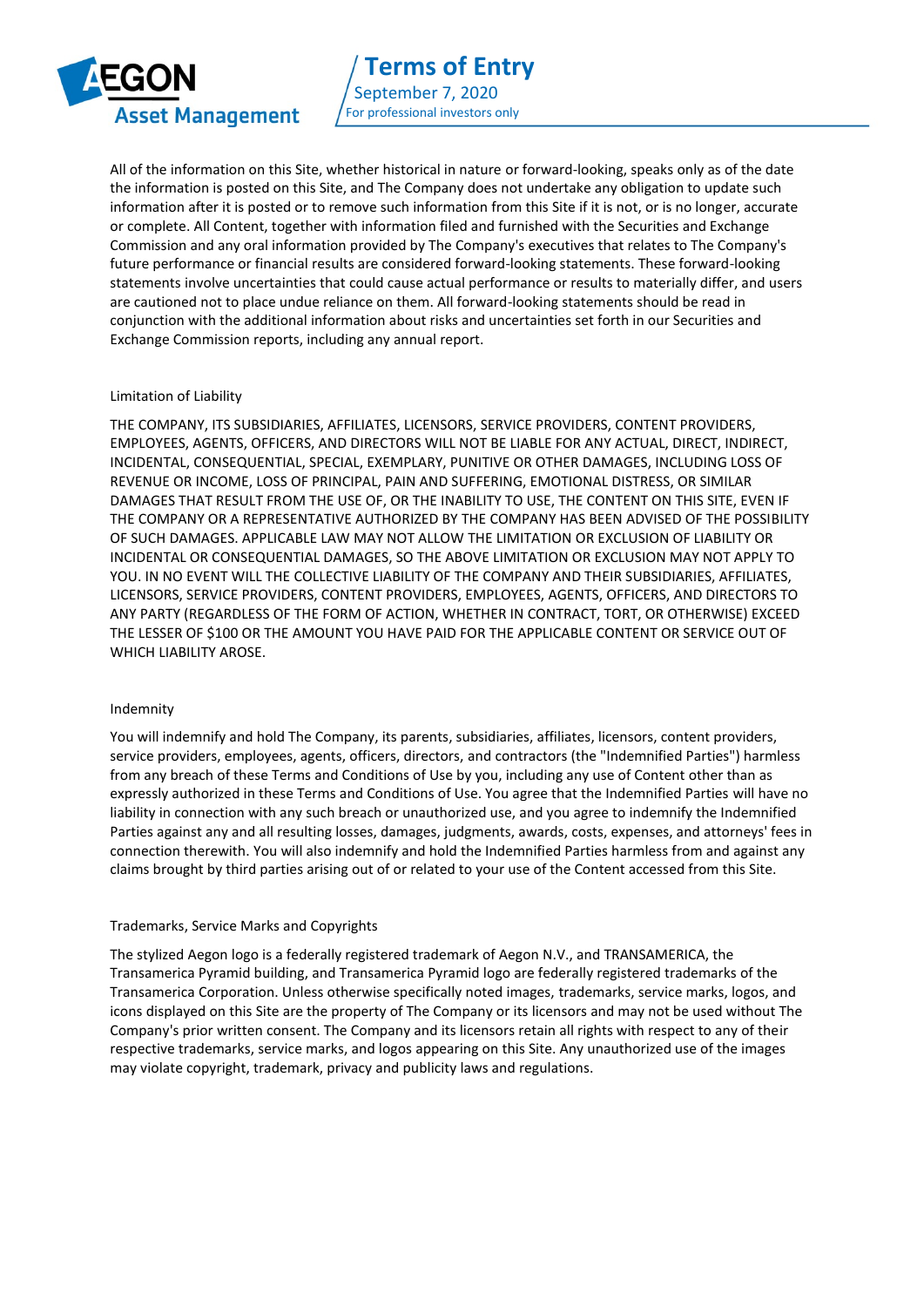

# Information You Provide

You may not post, send, submit, publish, or transmit on, through, by or in connection with this Site any material that:

- you do not have the right to post, including proprietary material of any third party;
- advocates illegal activity or discusses an intent to commit an illegal act;
- does not pertain directly to this Site;

• threatens or abuses others, libels, defames, invades privacy, stalks, is racist, abusive, harassing, threatening, offensive, vulgar, obscene, pornographic or indecent;

• seeks to exploit or harm children by exposing them to inappropriate content, asking for personally identifiable details, or otherwise;

• infringes any intellectual property or other right of any entity or person, including violating anyone's copyrights or trademarks or their rights of publicity;

• violates any law or may be considered to violate any law;

• impersonates or misrepresents your connection to any other entity or person or otherwise manipulates headers or identifiers to disguise the origin of the content;

• advertises any commercial endeavor (e.g. offering for sale products or services) or otherwise engages in any commercial activity (e.g. conducting raffles or contests, displaying sponsorship banners, and/or soliciting goods or services) except as may be specifically authorized on this Site;

• solicits funds, advertisers, or sponsors;

• includes programs which contain viruses, worms, and/or Trojan Horses or any other computer code, files, or programs designed to interrupt, destroy, or limit the functionality of any computer software or hardware or telecommunications;

• disrupts the normal flow of dialogue, causes a screen to scroll faster than other users are able to type, or otherwise acts in a way which affects the ability of other people to engage in real time activities via this Site;

• amounts to a "ponzi" or similar scheme;

• disobeys any policy or regulations established from time to time regarding use of this Site or any networks connected to this Site; or

• contains hyperlinks to other sites that contain content that falls within the descriptions set forth above.

The Company reserves the right to monitor the use of this Site to determine compliance with these Terms and Conditions of Use, as well as the right to remove or refuse any information or Submission for any reason. Notwithstanding these rights, you remain solely responsible for the content of your Submissions and actions. You acknowledge and agree: The Company or any third party that provides Content to The Company shall not assume or have any liability for any action or inaction by The Company or such third party with respect to any Submission.

#### Product Fees

Product fees and other charges are being provided for general information purposes only and are subject to change. To obtain a more detailed and accurate strategy for your personal situation, we recommend you consult your prospectus or consult with a qualified financial professional.

We Are Not Providing Investment Advice, Soliciting Offers or Selling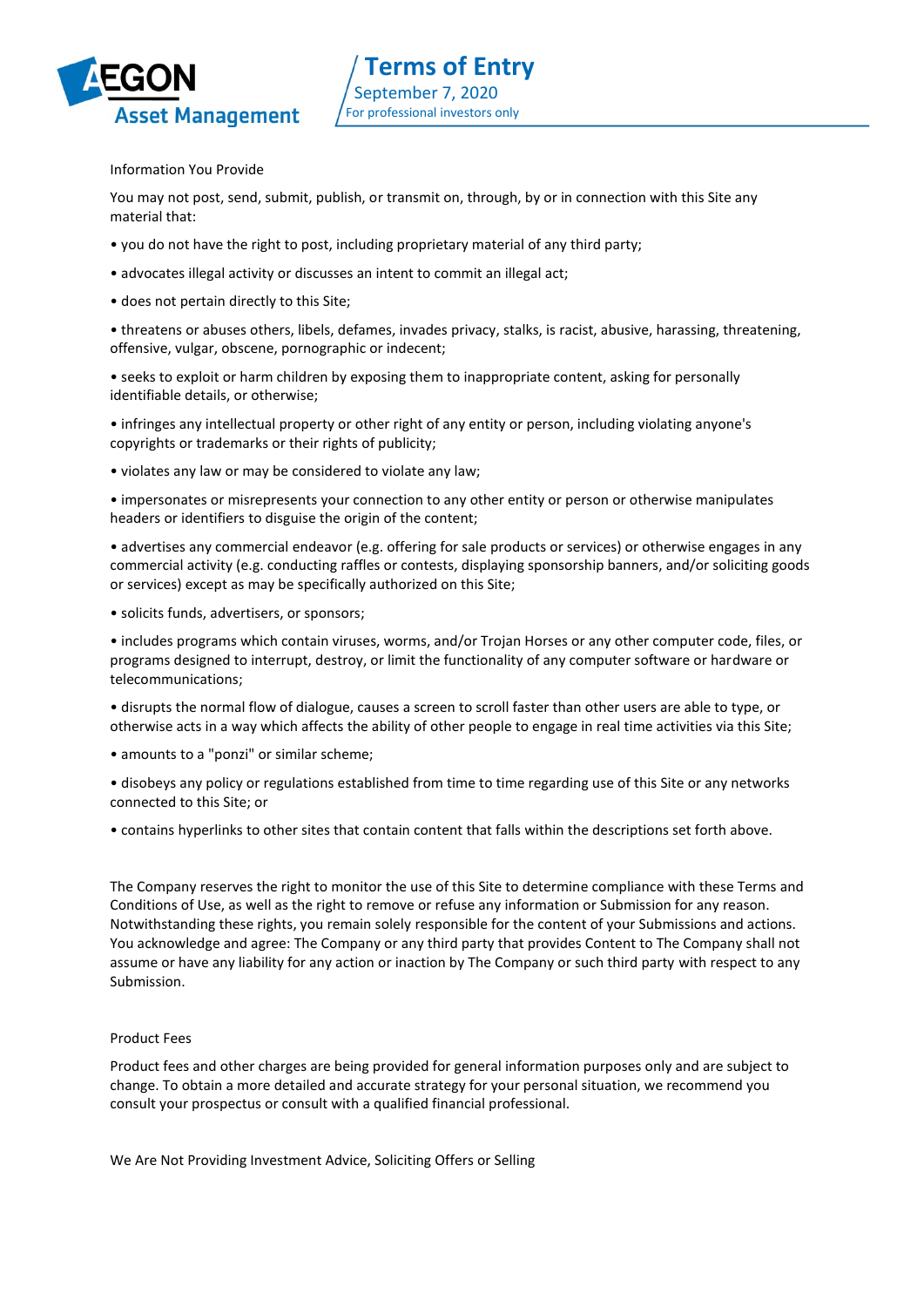

The information contained on this Site does not constitute investment advice, and is not an offer to sell or a solicitation to buy any security or any insurance product. All insurance and/or securities transactions require signed agreements between The Company and its customers, and the terms of those agreements are binding on the parties. No other representation, whether made in person, online, electronically, in written, graphical, or verbal communication, may alter the terms of those agreements except that your use of this Site constitutes your agreement to the additional Terms and Conditions of Use applicable to such use. By using this Site, you accept at your own risk that the Internet and online communications medium may not perform as intended. No security or other insurance product is offered or will be sold in any jurisdiction in which such offer or sale would be unlawful under the securities, insurance, or other laws of such jurisdiction. Some products may not be available in all jurisdictions. In addition, any prospectus information available on this Site is posted for informational purposes only and is not a recommendation or opinion for you to buy or sell any product or participate in any transaction.

This Site is controlled by us from our offices within the United States. Except as specifically stated, we make no representation that Content in this Site is appropriate or available for use in other jurisdictions. Access to this Site's Content from jurisdictions where such access is illegal is prohibited. If you choose to access this Site from other jurisdictions, you do so at your own risk. You are always responsible for your compliance with applicable laws. You may not use or export the materials in this Site in violation of U.S. export laws and regulations. The Company and its parents, affiliates and subsidiaries are not authorized to do business in every jurisdiction. By downloading any Content, you are agreeing that you are not in a country where such export is prohibited and that you are not a person or entity to which such export is prohibited. You are responsible for compliance with the laws of your local jurisdiction regarding the import, export, or re-export of any Content. Information published on this Site may contain references or cross-references to products, programs or services that are not available in your state or country. The products referred to on this Site may be offered and sold only to persons in the United States and its territories. Consult your qualified financial professional for information regarding the products, programs and services which may be available to you.

## No Representation as to Suitability

The Company makes no representation as to the financial or other suitability of any product described on this Site for any user. In order to evaluate whether a particular product is suitable for your financial needs, you should contact a qualified financial professional. The posting of any prospectus or any other information on this Site should not be interpreted as a recommendation or opinion that you should make any purchase or sale or participate in any transaction.

# Violations of Rules and Regulations

The Company reserves the right to seek any remedy available at law or in equity for any violation of these Terms and Conditions of Use, including the right to block access from a particular Internet address to this Site.

## Personal Information

Depending on your level of access to this Site, you may receive or obtain access to Personal Information as defined below. Your access and use of such information is governed by state and federal law and limited to specific business activities for which you are authorized. Should you access Personal Information intentionally or unintentionally of others for who you are not authorized, you will immediately notify us and you will not copy, download, store or transmit such information to any third party.

Security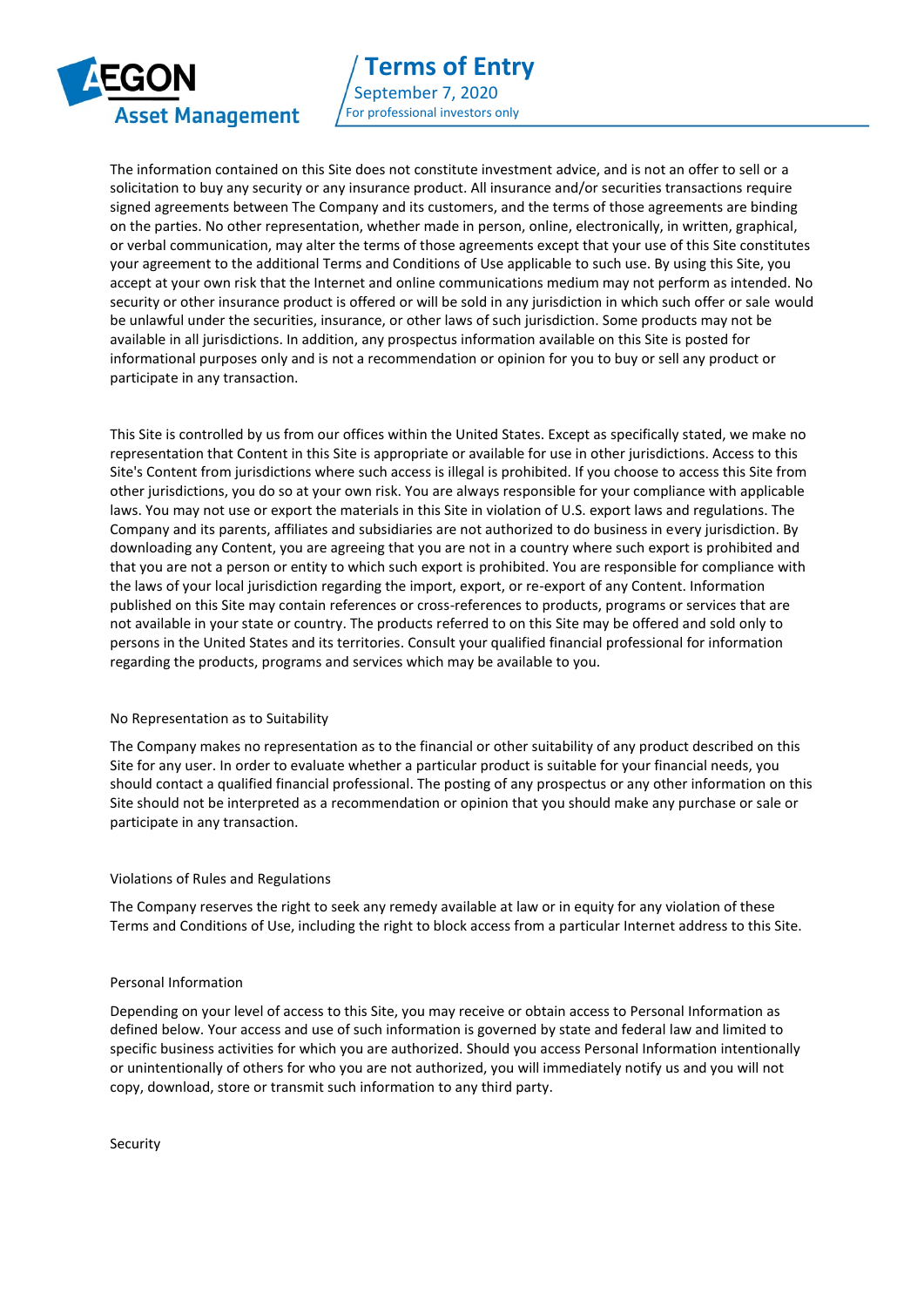

Access Codes (User names and passwords) used for this Site are for individual use only. You will be responsible for the security of your Access Codes. The Company will be entitled to monitor your Access Codes and, at its discretion, require you to change it. If you use Access Codes that The Company considers insecure, The Company will be entitled to require the password to be changed and/or terminate your account.

You are prohibited from using any services or facilities provided in connection with this Site to compromise security or tamper with system resources and/or accounts. The use or distribution of tools designed for compromising security (e.g., password guessing programs, cracking tools or network probing tools) is strictly prohibited. If you become involved in any violation of system security, The Company reserves the right to release your details to system administrators at other sites in order to assist them in resolving security incidents and to federal or state law enforcement officials. The Company reserves the right to investigate suspected violations of these Terms and Conditions of Use.

You agree that The Company shall not be responsible for damages or losses resulting from any breach of security caused by your failure to maintain the confidentiality of your Access Codes. If you permit access to your Access Codes by third parties, then you agree to defend, indemnify and hold The Company harmless from and against any liability, losses, damages, or costs and expenses (including attorneys' fees) arising out of, related to or resulting from, such access and related use of this Site. The Company reserves the right to block access to this Site for any reason. You also agree to immediately notify The Company if you:

- become aware of any loss or theft of your Access Codes, or
- become aware of any unauthorized use of your Access Codes.

Finally you acknowledge and agree that you will not: (i) collect or store personal data about other users of this Site, or (ii) upload, e-mail, or otherwise transmit any material that contains viruses or any other computer code, files, or programs that might interrupt, limit, or interfere with the functionality of any computer software, hardware, database or file, or communications equipment that is owned, leased, or used by The Company.

For your protection, The Company may require the use of encryption technologies for certain types of communications conducted through this Site. This Site has adopted industry standard security measures to protect the loss, misuse, and alteration of the information under our control. While we provide those technologies and use other reasonable precautions to protect confidential information and provide suitable security, we do not guarantee or warrant that information transmitted through the Internet is secure, or that such transmissions will be free from delay, interruption, interception, or error. While there is no such thing as "perfect security" on the Internet, we will take reasonable steps to insure the safety of your personal information. There is always the possibility of unknowingly acquiring computer viruses on the Internet and thus we want to warn you about infections or viral contamination on your system. It is your responsibility to scan any and all downloaded materials received from the Internet. The Company is not responsible or liable for any damage caused by viruses or related hazards, whether or not that virus or hazard resulted from a visit to this Site. You, and not The Company assume the entire cost of all necessary servicing, repair, or correction related to computer viruses.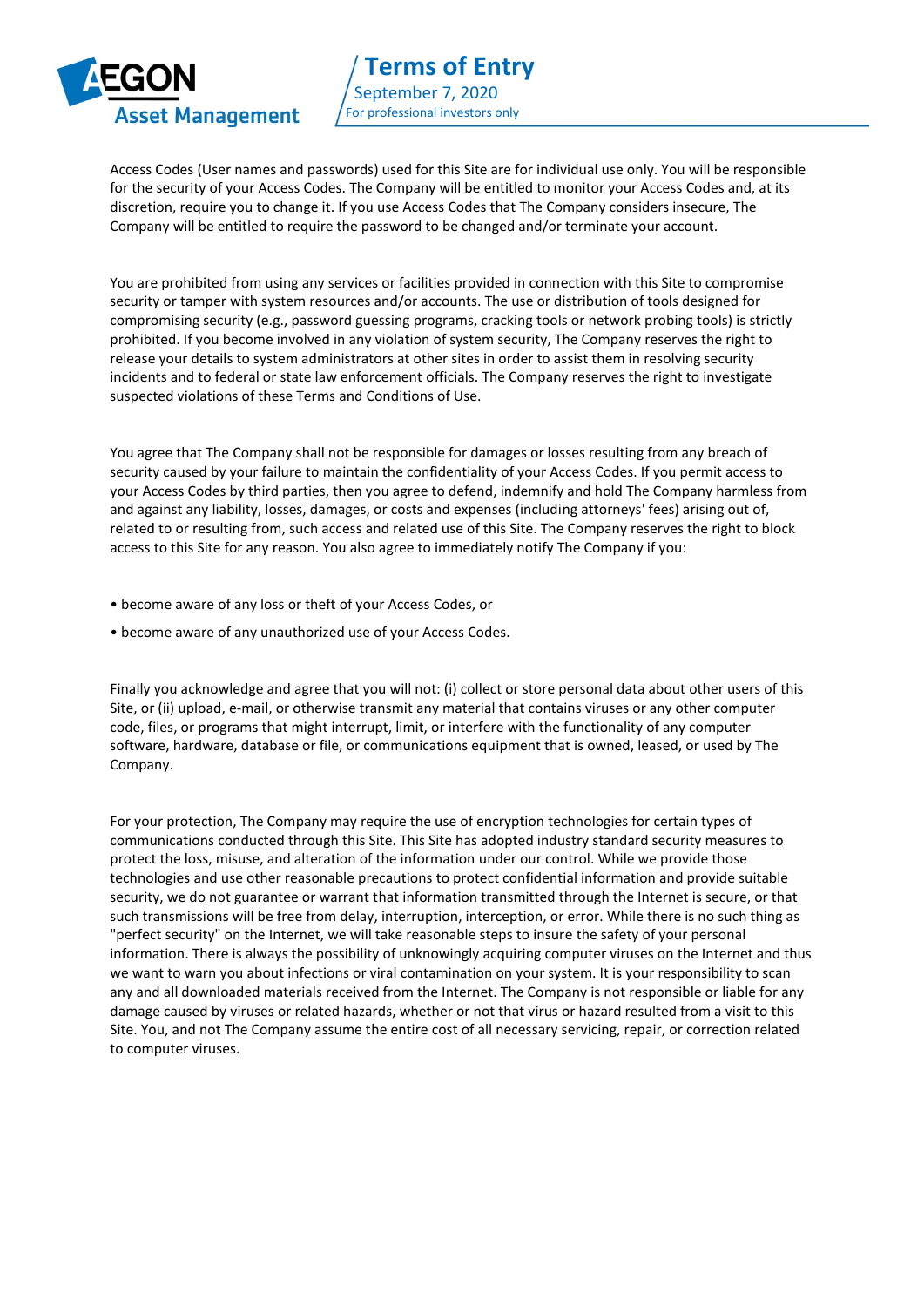

The Company reserves the right to fully cooperate with any law enforcement authorities, regulatory authorities, or court order requesting or directing them to disclose the identity of anyone posting any e-mail messages, or publishing or otherwise making available any materials that are believed to violate these Terms and Conditions of Use. BY ACCEPTING THESE TERMS YOU WAIVE AND HOLD HARMLESS THE COMPANY FROM ANY CLAIMS RESULTING FROM ANY ACTION TAKEN BY THE COMPANY DURING OR AS A RESULT OF ITS INVESTIGATIONS AND/OR FROM ANY ACTIONS TAKEN AS A CONSEQUENCE OF INVESTIGATIONS BY EITHER THE COMPANY OR LAW ENFORCEMENT AUTHORITIES.

## E-Mail

The Company recognizes that e-mail can be the preferred mode of communication for some of its customers. Either at the time of a policy purchase, during your registration on this Site or your election to participate in electronic document delivery or to transact business electronically with The Company, you provided your email address to The Company. The Company may use, and you hereby permit The Company to use, this e-mail address for the following:

- Service notifications related to your account(s) or policy(ies);
- Regularly scheduled e-mail newsletters;
- Products or services you have purchased;
- Optional e-mail communications which you have signed up for (e.g., newsletters on a selected financial topic);
- Occasional updates about products and services as well as marketing offers.

Also, once you have requested information from The Company via e-mail, The Company may communicate with you via e-mail regarding your request to provide additional information related to your initial information request. However, The Company will never ask you to send personal information such as account or Social Security numbers by non-secure e-mail. The Company may require certain e-mail communications to be conducted through secure or encrypted e-mail. If The Company sends you an advertisement via e-mail, it will include instructions on how to opt-out of receiving such e-mail advertisements in the future. If you elect to optout of receiving e-mail advertisements, The Company will continue to send you non-advertisement e-mails as stated above. It is your responsibility to maintain accurate records with The Company and to update your email address if it changes.

Additionally, certain portions of this Site may offer you the ability to e-mail a message to The Company even if you have not elected to participate in electronic document delivery or to transact business electronically with The Company. E-mail functionality, if any, is provided to you to facilitate communications between you and The Company. You agree, however, that you will not use e-mail to request, authorize, or affect the purchase or sale of any securities or other product or service, to change your address or other account information, to change your User Codes, to transmit personal credit information (including credit card numbers), to send fund transfer instructions, or for any other financial transactions that require formal authorization in accordance with applicable law or The Company's policies and procedures. Any such requests, orders, or instructions that you send to The Company by e-mail will not be accepted or processed by The Company. The Company shall have no liability for any loss or damage that arises from unaccepted e-mail requests, orders, or instructions. Moreover, The Company shall have no liability for any loss or damage that result from interception and/or unauthorized use by third parties of any information you send by e-mail.

Electronic Transactions